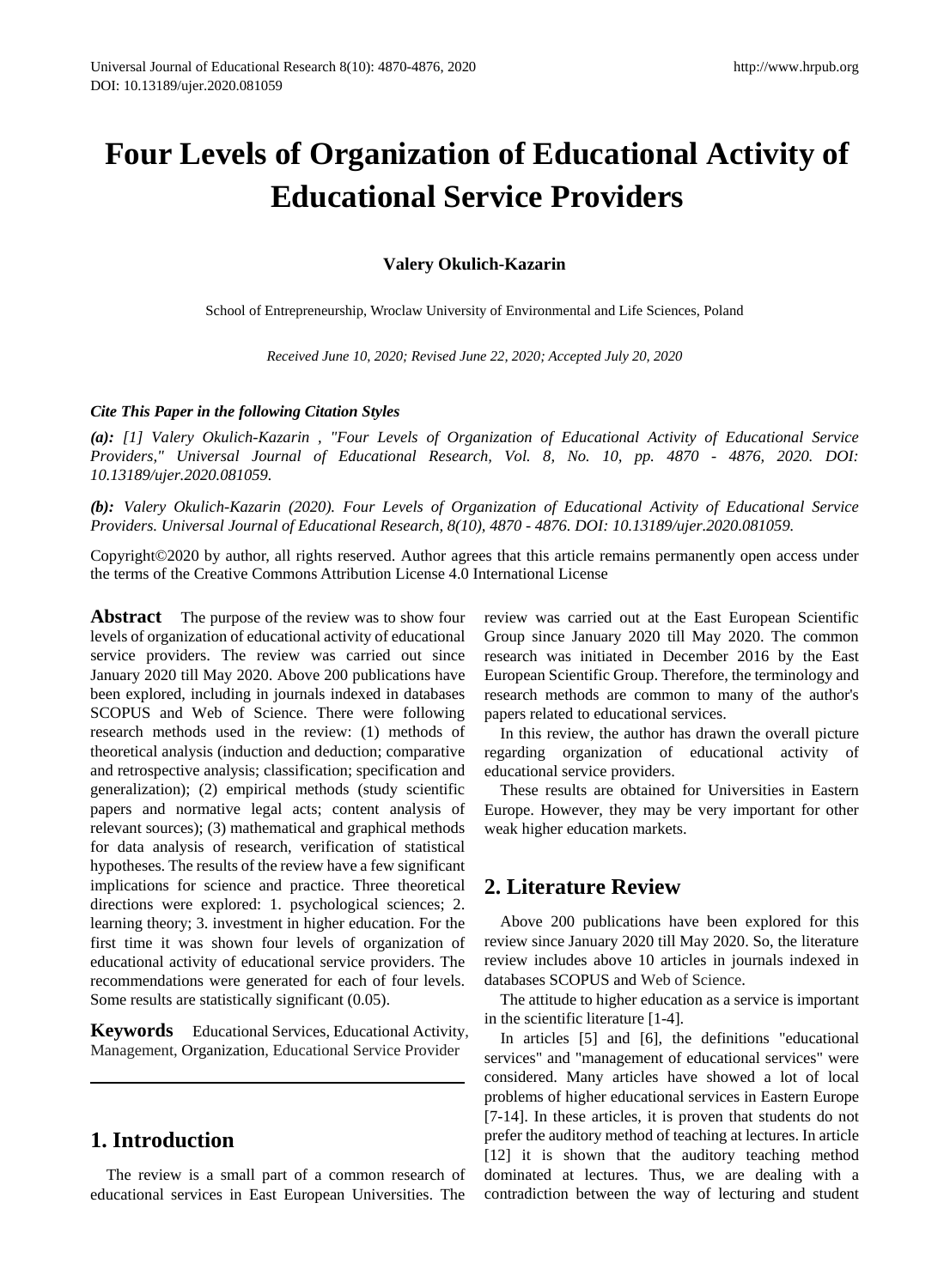preferences.

In article [6], the definition of "management of educational services" was presented as "it is organization and coordination of educational activities of providers and consumers, with the aim of meeting the established and perceived educational needs of the consumers". There you can see that the definition of "management" has two directions. There are "coordination" and "organization". These definitions correspond to the functions of management "Organization" and "Coordination".

In the article [15] it was studied in detail the features of "coordination" of educational activities of providers and consumers. The author [15] had showed three roles of Universities in the coordination of educational services at lecture:

- as performers of educational services;
- as educational institutions;
- as marketing-oriented institutions.

Universities, as providers of educational services, accept that [15]:

- teachers and students have equal rights in choosing ways to study at lectures.
- students, as consumers of educational services, have the right to acquire everything they see fit.
- students have the right to participate in the management of higher education, taking into account their interests.

In this review features of "organization" of educational activity of providers and consumers are studied in detail.

### **3. Methods**

The review was carried out at the East European Scientific Group since January 2020 till May 2020. The practical part of the review was focused on the East European territory. If we are speaking of theoretical part, the authors relied on previous studies published before that.

The "organization" concerns Governments, higher education Ministries, pedagogical universities and academic staff. The author studies features of organization of educational activity of providers of educational services in order to satisfy the preferences of consumers. The aim of this direction is to propose measures to reduce the magnitude of the contradiction between the way of lecturing and student preferences.

**The object** of the review is educational services.

**The subject** of the review is theoretical analysis of bases of organization of educational activity of educational service providers.

**The purpose** of the review is to show four levels of organization of educational activity of educational service providers.

There were following research methods used in the review:

- methods of theoretical analysis (induction and deduction; comparative and retrospective analysis; classification; specification and generalization);
- empirical methods (study scientific papers and normative legal acts; content analysis of relevant sources);
- mathematical and graphical methods for data analysis of research, verification of statistical hypotheses [16].

The author had verified a pair of statistical hypotheses:

- 1. The Research hypothesis: auditory and visual teaching methods are used equally at lectures.
- 2. The Alternative hypothesis: auditory and visual teaching methods are not used equally at lectures.

The method of testing of the hypothesis about the average of General population is to calculate t-statistics [17]:

$$
t_{stat} = (\dot{X} - \mu_0) / \dot{S}_{\dot{X}}, \qquad (1)
$$

- $\dot{X}$  Average of sample,
- $\mu_0$  fixed constant,

 $\dot{S}_{\dot{x}}$  - Average error.

After discussion, the author made a conclusion.

## **4. Results**

Improving learning and teaching is among the most fundamental objectives of the Bologna Process [18]. Higher education teachers are the key players in enabling students' learning, and appropriate training in teaching skills both before being employed and throughout careers is an essential pre-requisite for a high quality education system.

For example, the article [19] examines 15 trends that are currently impacting higher education. Each trend, in and of itself, is significantly disruptive to the status quo in higher education. In combination, their impact on students, faculty, staff, parents, and the institutions themselves may be very significant.

The higher authorities should take steps to conduct programmes, such as orientation classes, seminars and refresher classes, for the teachers of higher education level [20]. And the higher authorities concerned should take the responsibility to introduce improved infrastructure facilities in order to incorporate the existing technological teaching strategies [4].

In management theory, the definition of "organization" is the establishment and maintenance of links between elements of the system [20]. Below, we will look at establishing and maintaining links between providers and consumers in higher education system.

In this review the elements of higher education system are:

Governments and politicians,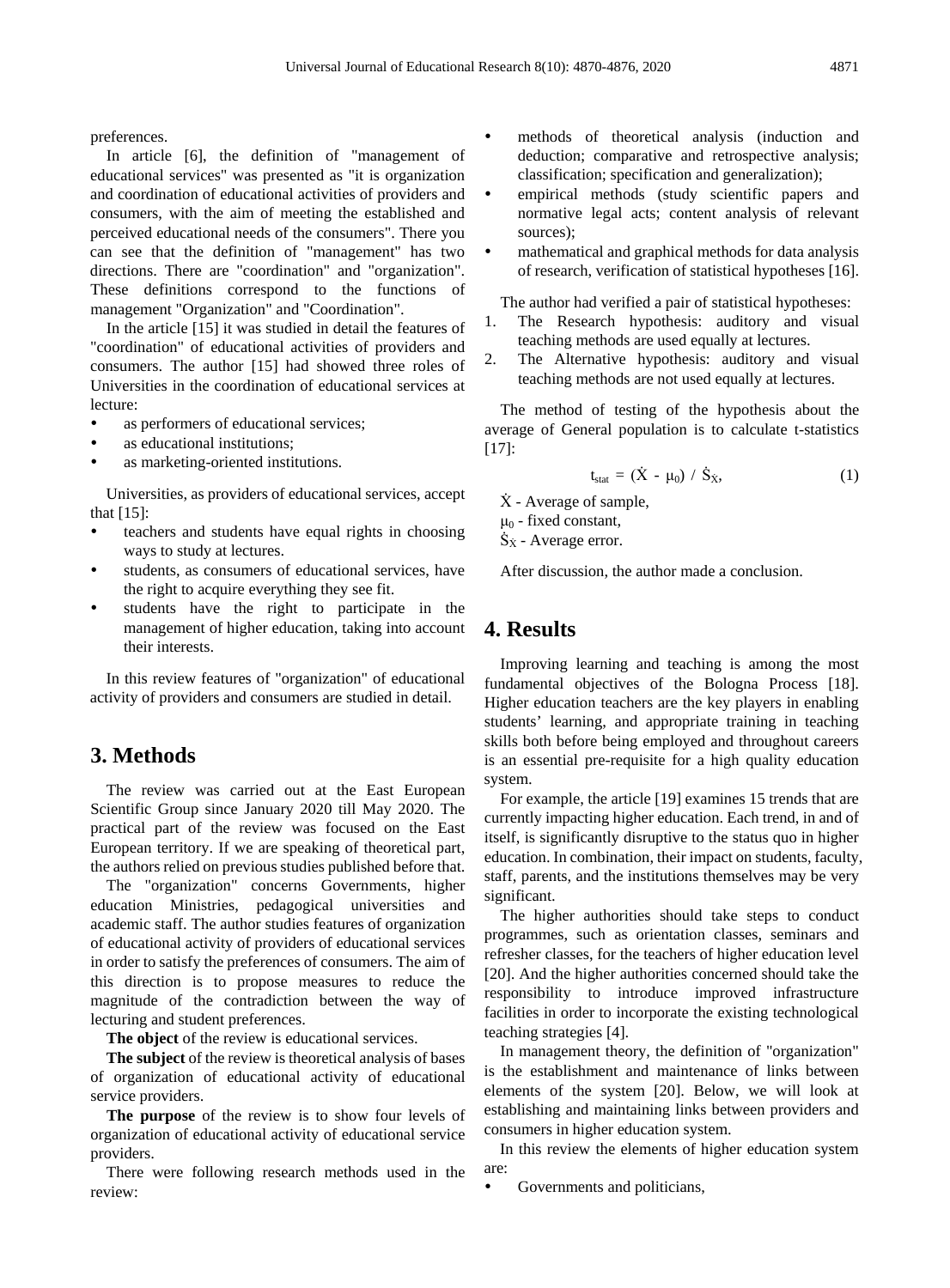- higher education Ministries,
- pedagogical Universities,
- pedagogical personnel.

All higher education institutions are providers and students are consumers of education services. All research in the review concerns lectures only.

The theoretical analysis of bases of organization of educational activity of educational service providers will be consistently performed from the three directions:

- psychological sciences;
- learning theory;
- investment in higher education.

#### **4.1. Psychology: How Do Preferences Affect Actions?**

As A. Dallakyan writes, pleasure is the motive of each of our actions [21]. The theory of "reinforcement" also indicates that people repeat behavior that was enjoyable [22]. Bloom P. deeply explores the primal (and sometimes pretentious) enjoyment that people get from food, art, and sex in his book "How Pleasure Works" [23]. So, the desire for pleasure is deeply rooted in the human consciousness, since we have been raised since childhood, encouraging us with pleasures and sufferings. This extends to the rest of lives, because in the future, people choose pleasure and avoid suffering.

As for the educational system, it is proved that children who like to learn, learn the material better, get better marks [24]. Maybe that's why gaming teaching methods are widespread in middle and high school. After all, one of the functions of the educational game is to create a favorable atmosphere in the classroom, turning a regular lecture into a fascinating adventure [25].

Studying the communication of people, E. Berne described the three I-states that each person has [26]. "Child" is the source of our desires, appetites, needs. It is the "Child" I-state that plays when learning.

There is another reason to abandon the auditory teaching method at lectures. The fact is that listening is much more difficult than speaking. The speed of "speaking" is 4 times less than the speed of thinking [27]. Therefore, 3/4 of the brain capacity is not involved in the hearing process. These possibilities of the brain are looking for a use. And usually find it in extraneous thoughts. This fact further reduces the effectiveness of the educational process at the lectures.

Thus, various branches of psychological science reply to the question: how do preferences affect actions? You see that a person less willingly and less effectively does what he does not like. And, the person is more willingly and effectively doing what he likes.

The analysis of the above shows that at the level of pedagogical personnel, it is necessary to actively use the visual teaching method at lectures. This will increase the efficiency of the process of providing educational services.

So, this was the first term that was found for organization of educational activity of educational service providers at the level of pedagogical personnel. Of course, there are some difficulties, which are formulated as a question: how to replace the usual auditory learning method with a visual one, if the learning theory is focused on the auditory teaching method at lectures?

#### **4.2. Does the Auditory Teaching Method Really Dominate at Lectures in the Learning Theory?**

As established in the article [12], the auditory teaching method dominates at lectures. It has dominated for over 500 years. And all these years, the development of the learning theory has been focused on the growth of the efficiency of the auditory teaching method. Unfortunately, a content analysis of publications [28-33] did not show the existence of recommendations for a profound, revolutionary change in the learning theory. Therefore, passive listening and note-taking is the destiny of students in Eastern European universities.

Let's go back to the article [12]. Nine methods of teaching in lectures are systematized here in accordance with the learning theory. This article shows that the seven teaching methods are auditory. And two teaching methods are visual. The distribution of training methods is shown graphically in figure 1.

What does figure 1 show? Fig. 1 shows that the auditory teaching method dominates at lectures. And Fig. 1 don't give a clear idea of any correlations or guarantees. The article [12] may have omitted the teaching methods described in Arabic, Chinese, Turkish, Japanese, and other languages.



Figure 1. The distribution of training methods at lectures

Verification of statistical hypotheses can provide reliable, scientifically based statistical picture. Verification of statistical hypotheses allow to get new scientific knowledge about distribution of training methods at lectures.

Let's check statistically whether the auditory teaching method really dominates at lectures. It is assumed that if you use only the visual teaching method at lectures, then you take the value 1.0 (one). If you use only the auditory teaching method at lectures, then you take the value 0.0 (zero).

If you use the both methods at lectures in equal, then you take the value 0.5. In other words, if the auditory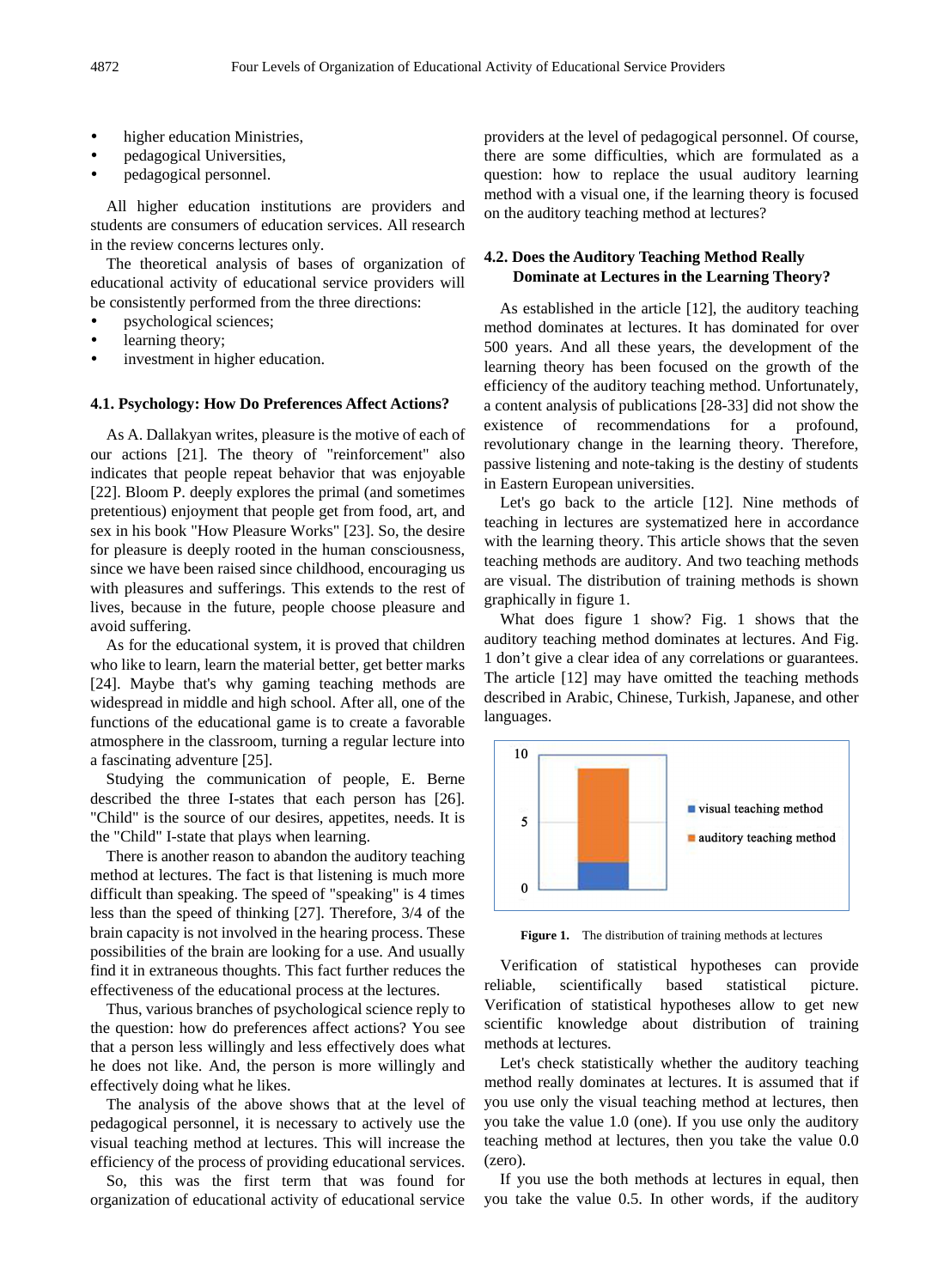teaching method does not dominate at lectures, you get the value 0.5.

Based on data from article [12] and figure 1, you can calculate the average of sample  $\dot{X}_i$  and statistical deviations  $\delta_i$  and  $\delta_{x-1}$ . So, you have for verification of statistical hypotheses:  $n = 9$ ,  $\dot{X} = 0.22$ ,  $\delta_x = 0.42$ ,  $\delta_{x-1} =$ 0,44.

At the stage of verification of statistical hypotheses, two alternatives were considered [34]. There are a Research hypothesis and an Alternative hypothesis.

The Research hypothesis: auditory and visual teaching methods are used equally at lectures.

The Research hypothesis  $H_0$ :  $\mu = 0.5$ .

The Research hypothesis is as follows: auditory and visual teaching methods are used equally at lectures, if one does not take into account random deviations.

The Alternative hypothesis: auditory and visual teaching methods are not used equally at lectures.

The Alternative hypothesis H<sub>1</sub>:  $\mu \neq 0.5$ .

The Alternative hypothesis is as follows: auditory and visual teaching methods are not used equally at lectures, if one does not take into account random deviations.

Table 1 shows the results for verification of statistical hypotheses at  $\mu_0 = 0.5$ .

| Table 1. |  | Data for verification of statistical hypotheses |  |  |  |
|----------|--|-------------------------------------------------|--|--|--|
|----------|--|-------------------------------------------------|--|--|--|

| No | Indicator                                                                         | Result |
|----|-----------------------------------------------------------------------------------|--------|
| 1  | Sample size, n                                                                    | 9      |
| 2  | Selective average, X                                                              | 0.22   |
| 3  | Standard deviation for the sample, $\delta_{x}$                                   | 0.42   |
| 4  | Average error, $\dot{S}_x = \delta_x / \sqrt{n}$                                  | 0.140  |
| 5  | Value   t <sub>stat</sub>   for $\mu_0 = 0.5$ , $(X - \mu_0) / S_X$               | 2.000  |
| 6  | Value $t_{tabl}$ for significance level 95.0 (one-way<br>interval), % [34, p. 42] | 1.860  |
| 7  | Result for $\mu_0 = 0.5$ , $t_{stat} > t_{tabl}$                                  | Yes    |

Table 1 shows that the t<sub>stat</sub> value for  $\mu_0 = 0.5$  is greater than the  $t<sub>table</sub>$  value for the 95.0% significance level (lines 5 and 6). Therefore, we accept the Alternative hypothesis: the unknown average for the general population of students  $\mu \neq 0.5$ . This means that auditory and visual teaching methods are not used equally at lectures, if one does not take into account random deviations.

Thus, it has been proven statistically that the auditory teaching method really dominates at lectures. This result is stronger compared to the case when the Research hypothesis is accepted.

One of the core concepts for education is the "pedagogical process" [35]. The pedagogical process as integrity is considered from the standpoint of a systematic approach, which allows us to see in it primarily the pedagogical system, for example, the lecture system. The determinant of the emergence of pedagogical systems is the goal of education as a set of requirements of society in the sphere of spiritual production, as a social order [36]. This sentence is very important. This proposal gives a

theoretical justification that in the theory of learning, the goal is considered as a social order. Theoretically, training is not aimed at the interests of the consumer of educational services. That is why theoretical developments in the direction of the visual learning method are absent in the learning theory of higher education.

Thus, at the level of higher education Ministries, they need to create a new social order in society. This social order should be aimed at the interests of the consumer of educational services. The social order should encourage both the use of the visual teaching method at lectures and the theory of visual learning.

Also, at the level of pedagogical Universities initiative groups of scientists should be created for new scientific research. The research should focus on developing the learning theory for the visual learning methods at lectures.

This is an interesting idea for the level of higher education Ministries: to organize training at lectures in two ways, both auditory and visual. This management decision will reflect the interests of all students without discriminating against the "auditory" minority.

In this subsection, the following terms were found for organization of educational activity of educational service providers at the levels:

- pedagogical Universities,
- higher education Ministries.

#### **4.3. Investment in Higher Education**

We now turn to the issue of finance and investment. It is obvious that scientific research in the field of visual teaching methods at lectures requires funding. No one can require professors to perform such important research at their own expense.

A content analysis of literature on investment in higher education showed the interest of scientists in this topic from the end of the 20th century and earlier [37-41]. Below are some highlights of the literature review.

First of all, the results of the study [37] show that higher education is an important driver of economic growth in advanced industrial countries, for example, like Britain.

Authors of the article [38] conducted an original, representative survey of public opinion on education and related policies in eight European countries. The analysis confirms that citizens express high levels of support for education even when they are forced to choose between education and other areas of social spending. Increasing spending on general schooling and vocational education is more popular than increasing spending on higher education and early childhood education.

The article [39] considers the current debate in Europe and recent research on the interactions between Universities and European labour markets. As the sources of funding for universities are almost entirely domestic and, in most countries, primarily governmental, Governments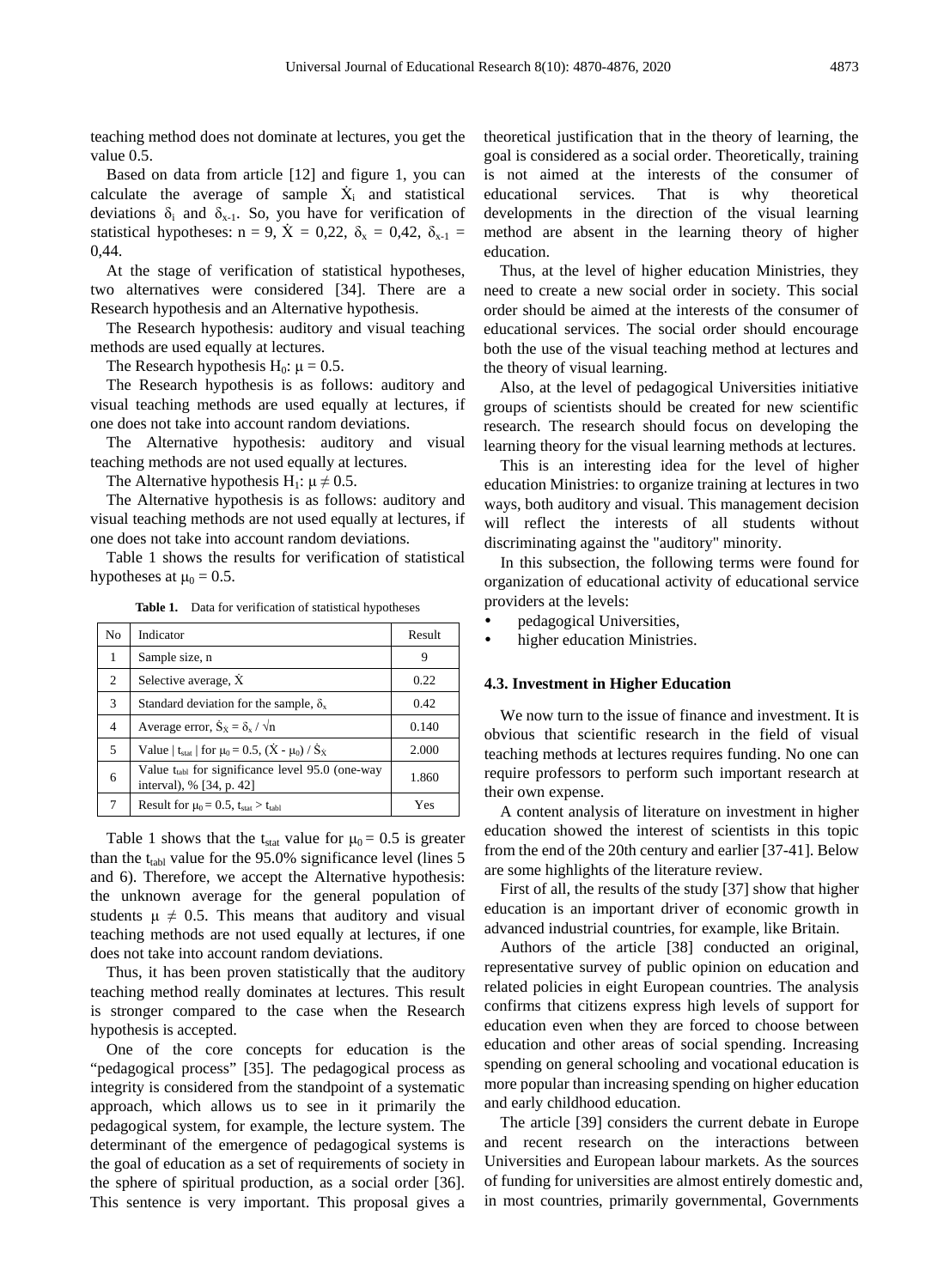and politicians are expected to ensure that increasing public investment in higher education is justified in terms of the benefits accruing to the domestic workforce and investors.

The paper [40] discusses the issues and challenges in implementing the innovative methods of financing of the higher education system across the developed and developing countries.

And finally, the article [41] confirms that the higher education system faces specific challenges, such as the disastrous financial situation.

Thus, the study of relevant sources of information has shown a small number of publications on the topic of investment in the research of learning theory in relation to visual teaching methods at lectures. Therefore, at the level of Governments and politicians, increased public investment in higher education should be ensured in terms of the benefits received by consumers of educational services and investors. Investments in developing of visual teaching methods at lectures should be profitable for the State, investors and consumers of educational services.

Here it was established that investments in higher education should be provided at the level of Governments and politicians.

# **5. Discussion**

The study showed four levels of organization of educational activity of educational service providers:

- 1. The level of Governments and politicians.
- 2. The level of higher education Ministries.
- 3. The level of pedagogical Universities.
- 4. The level of pedagogical personnel.

The theoretical analysis of bases of organization of educational activity of educational service providers was consistently performed from the three directions:

- 1. psychological sciences;
- 2. learning theory;
- 3. investment in higher education.

Previously, in the article [15] the theoretical analysis of bases of coordination of educational activity of educational service providers was performed from the five directions:

- 1. right to education;
- 2. academic freedom;
- 3. European values;
- 4. theory of learning and consumer rights;
- 5. marketing theory.

This review concludes a multi-sided theoretical study of the terms for managing educational services in Eastern European Universities.

Can we trust the results of our review?

We trust the results of our review because the used research methods are adequate to the purpose. Above 200 publications that have been explored for this study are sufficient for decision-making.

Some results are statistically significant (0.05). That is why, our results suggest that, the decision will be correct in approximately 95.0% of the cases and incorrect in 5.0% of cases only. In this sense, we have the decision-making process with accurate, controlled probability. We proved the results statistically by accepting Alternative hypotheses. This is a very strong basis for proof.

# **6. Conclusions**

The purpose of the review has been achieved.

- 1. To achieve the purpose of the review, a theoretical analysis of the basics of organization of educational activities of educational service providers was performed. This theoretical analysis was performed from the three Sciences' points of views:
	- psychological sciences;
	- learning theory;
	- investment in higher education.
- 2. Some results are statistically significant (0.05). In this sense, you have the decision-making process with accurate, controlled probability.
- 3. The recommendations how to organize educational activities of educational service providers were generated for four levels:
	- At the level of pedagogical personnel, it is necessary to actively use the visual teaching method at lectures.
	- At the level of pedagogical Universities new research should focus on developing the learning theory for the visual learning methods at lectures.
	- At the level of higher education Ministries, it needs to create a new social order in society. The social order should encourage both the use of the visual teaching method at lectures and the theory of visual learning.

Also, at the level of higher education Ministries, it is an interesting idea to organize training at lectures in two ways, both auditory and visual.

- At the level of Governments and politicians, increased public investment in higher education should be ensured in terms of the benefits received by consumers of educational services and investors. The Governments and politicians should provide funding for research visual teaching methods at lectures.
- 4. It was explored three theoretical directions of organization of educational activity of educational service providers. It was shown four levels of organization of educational activity of educational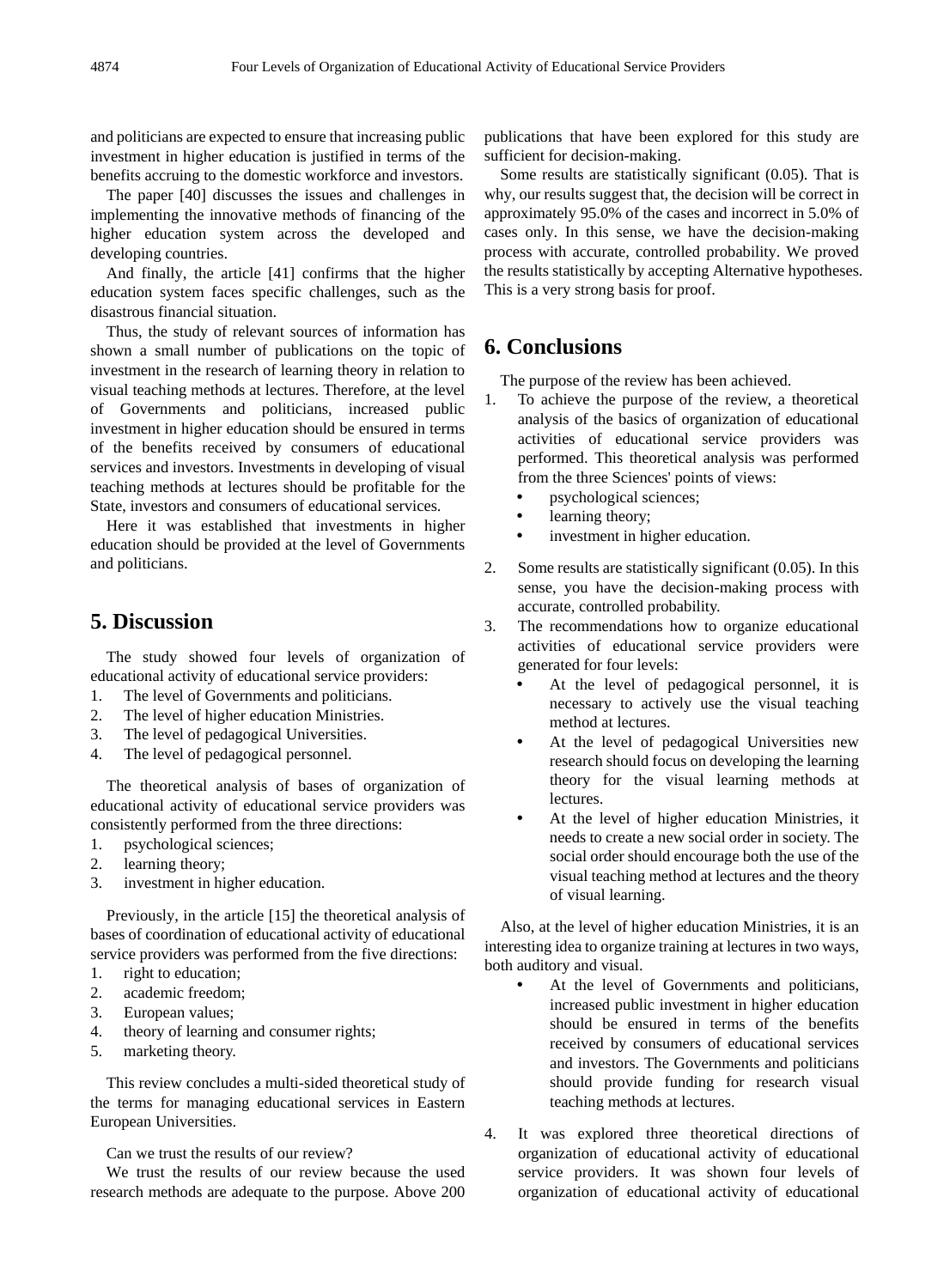service providers. The recommendations were generated for each of four levels.

As a result, this review has completed a series of research articles on the management of educational services in East European Universities. This review may be useful for other weak higher education markets.

The purpose of the next research is to investigate other aspects of the East European educational services market.

# **Acknowledgements**

The author thanks reviewers for their strict and fair comments.

# **REFERENCES**

- [1] L. Bunce, A. Baird, S. E. Jones. The student-as-consumer approach in higher education and its effects on academic performance. Studies in Higher Education, 42(11): 1958-1978, 2017.
- [2] Y. M. Dora, K. Kaniawati, N. Nurani. Service Quality, Student Satisfaction and Decision in Remaining Active to Study - Study at Private Universities in West Java. Universal Journal of Educational Research, 7(5A): 18-23, 2019.
- [3] J. A. Douglas, A. Douglas, R. J. McClelland, et al. Understanding student satisfaction and dissatisfaction: an interpretive study in the UK higher education context, Studies in Higher Education, 40(2): 329-349, 2015.
- [4] M. Jesa, E. V. Nisha. Teaching Strategies Adopted by Teachers at Higher Education Level in Kerala: A Research Report. Higher Education for the Future, 4(1): 4-11, 2017.
- [5] W. Okulicz-Kozaryn. Study of definition of "educational services" in economic science. Journal of Economy and Business, 1: 180-187, 2019.
- [6] W. Okulicz-Kozaryn. The definition "management of educational services". Scientific Journal Virtus, 35: 130-134, 2019.
- [7] J. Alieva, et al. Management of higher education in Azerbaijan: What lectures do students prefer? Konferencja Miedzynarodowa Naukowo-Praktyczna "Science, Research, Development, #5: Economy. Management", Barcelona, 66-67, 2018.
- [8] S. Goić, et al. Educational services management in Croatia: What lectures do students prefer? Konferencja Miedzynarodowa Naukowo-Praktyczna "Science, Research, Development #6: Economy. Management. State and Law", Baku, 69-70, 2018.
- [9] S. Isaeva, et al. Statistical Research of Preferences of Students of the Moscow Pedagogical State University in Lectures, Zeszyty Naukowe Wydziału Nauk Ekonomicznych, 1(22): 355-365, 2018.
- [10] W. Okulicz-Kozaryn, O. Lapitskaya. Higher education as a business: should Belarusian Universities change the way of teaching at lectures? Journal of Economy and Business, 5(2): 5-10, 2018.
- [11] V. Okulich-Kazarin. What Method of Learning do Media Students Prefer at Lectures: Auditory or Visual? Universal Journal of Educational Research, 8(6): 2660 - 2667, 2020.
- [12] V. Okulich-Kazarin, M. Zhurba, O. Pagava, et al. Lecture method preferences, auditory or visual, of Ukrainian consumers of educational services: a statistical analysis, International Journal of Education and Practice, 7(2): 54-65, 2019.
- [13] V. Okulich-Kazarin, M. Zhurba, Y. Bokhonkova, et al. Three Scientific Facts about Ukrainian and Polish Law-students: Verification of statistical hypotheses about their Preferences of Learning at Lectures. European Journal of Contemporary Education, 8(3): 562-573, 2019.
- [14] D. Škunca, Z. Čekerevac, O. Golubyonkova, et al. Experience in assessing the priorities of consumers of educational services in universities in Serbia and Ukraine, V International Scientific Conference "Економічні та соціальні аспекти розвитку України на початку ХХІ століття", Odesa, 207-210, 2018.
- [15] W. Okulicz-Kozaryn. Three Roles of Universities in the Management of Educational Services at Lecture. American Journal of Creative Education, 2(4): 161-172, 2019.
- [16] Textbook BUS 9641 5M. Business Statistics. Textbook for the Program "Masters of Business Administration". NY: Kingston University, 2010.
- [17] E. K. Vasil'eva, V. S. Lyalin. Statistika: uchebnik dlya studentov vuzov, obuchayushchikhsya po spetsial'nostyam ekonomiki i upravleniya [Statistics: a textbook for university students enrolled in the field of economics and management]. M.: YuNITI-DANA, 2012. [in Russian]
- [18] European Commission/EACEA/Eurydice. The European Higher Education Area in 2018: Bologna Process Implementation Report. Luxembourg: Publications Office of the European Union, 15, 2018.
- [19] J. Dew. The Future of American Higher Education. World Futures Review, 4(4): 7-13, 2012.
- [20] A. Smolkin. Management: fundamentals of the organization: Textbook. - M.: INFRA-M, 1999.
- [21] A. Dallakyan. Manage pleasure. Creativity, behavioral marketing and corporations. Publishing E. [in Russian], 2016.
- [22] Management. Motivational Theory of Reinforcement. https://studme.org/1766121712671/menedzhment/ motivatsionnaya\_teoriya\_podkrepleniya [in Russian].
- [23] Why Do We Like What We Like? Part 2 of the TED Radio Hour episode Brand Over Brain, May 9, 2014.
- [24] N. Yu. Bykovskaya. Learning is fun to learn well! http://rid-omsk.irooo.ru/uchimsya-vmeste/33-ot-7-do-11-le t/36-chtoby-uchjoba-byla-v-radost [in Russian], 2016.
- [25] S. Miller. Psychology of the game. Transl. from English SPb.: University book, 1999.